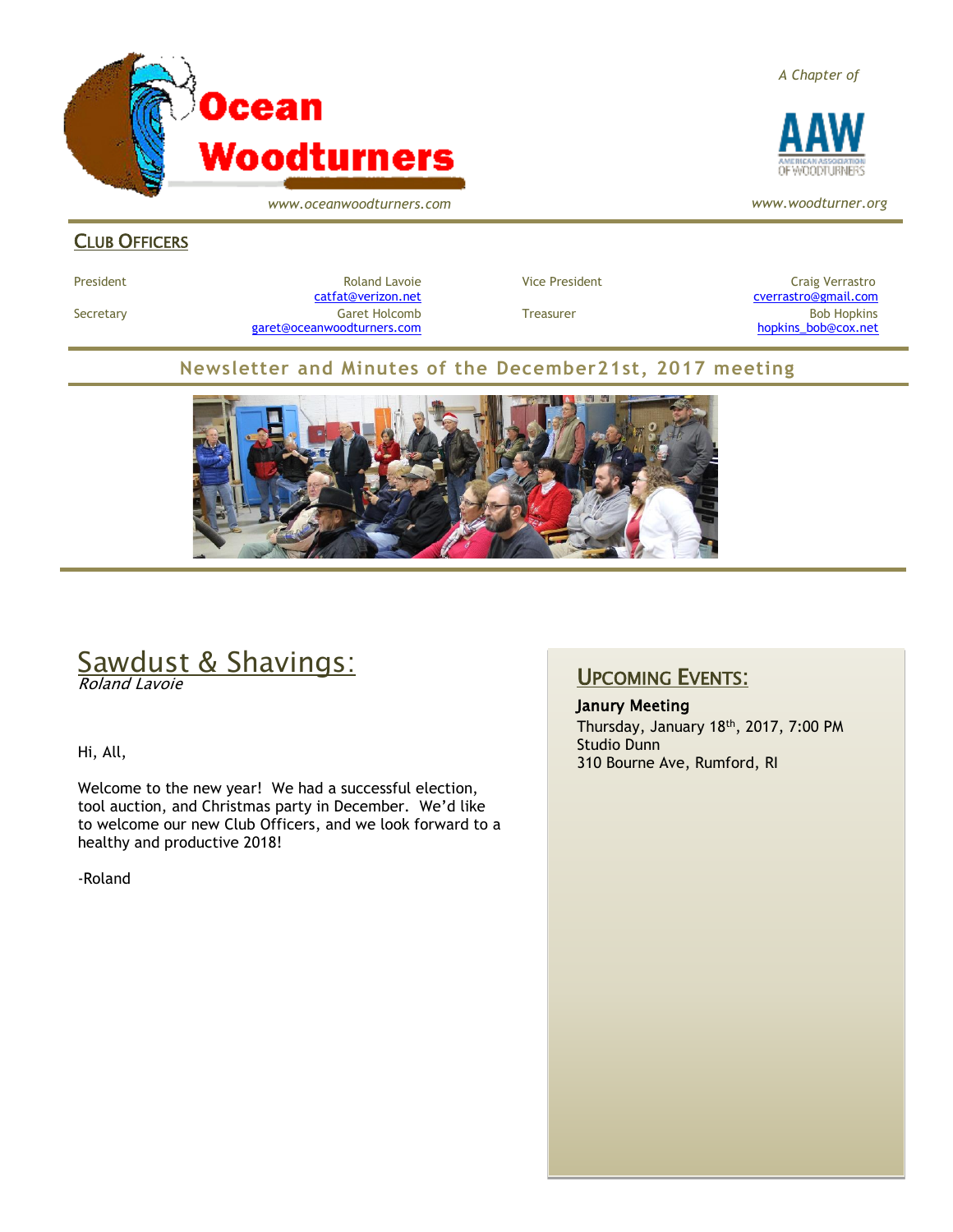### Secretary's Notes

Garet Holcomb

It's been my sincerest pleasure to serve the Club as Secretary for the last three years. Although the time for that has come to an end I will continue to be involved with the Club and more than willing to help where I can.

I'd like to welcome Alex Amoruso as our new Secretary, and I wish him the best going forward. Thanks for allowing me to serve and I look forward to seeing the exciting directions we take in the future!

# Treasurer's Report

Bob Hopkins

We have a balance of \$1409.21, of which \$429.49 is set aside for the camera fund.

You can pay your dues directly from the website at <http://www.oceanwoodturners.com/dues.cfm>

Dues: Club dues are \$25 annually. For members who wish to have a printed Newsletter mailed to them monthly, there is an annual charge of \$5 to cover postage, payable with club dues. All payments should be mailed to:

> Bob Hopkins 48 Tilbury Drive, Bristol, RI 02809

-Garet

## Meeting Minutes

Roland opened the meeting with 21 members and 6 guests present

Treasurer's Report – Bob's report was read. Gene A. moved to accept and Paul T seconded, accepted unanimously

Committee Reports. All committees are looking for help from the membership. Please contact the committee chairs for more info.

| <b>Program Committee:</b>     | No report |
|-------------------------------|-----------|
| <b>Outreach Committee:</b>    | No report |
| <b>Fundraising Committee:</b> | No report |

Turn and Learn – Roland contacted Asher about the possibility of getting extra shop time. Asher agreed, but needs more detail. After some discussion, Rick Bugbee agreed to chair a committee with Ed Keenan and Kellie Von Sharp to head the effort.

Pens for vets - Gene asked permission from the Club to donate the approximately 15 Club pens that have been made to the National Guard. Moved by gene and seconded by Alex, the motion carried unanimously.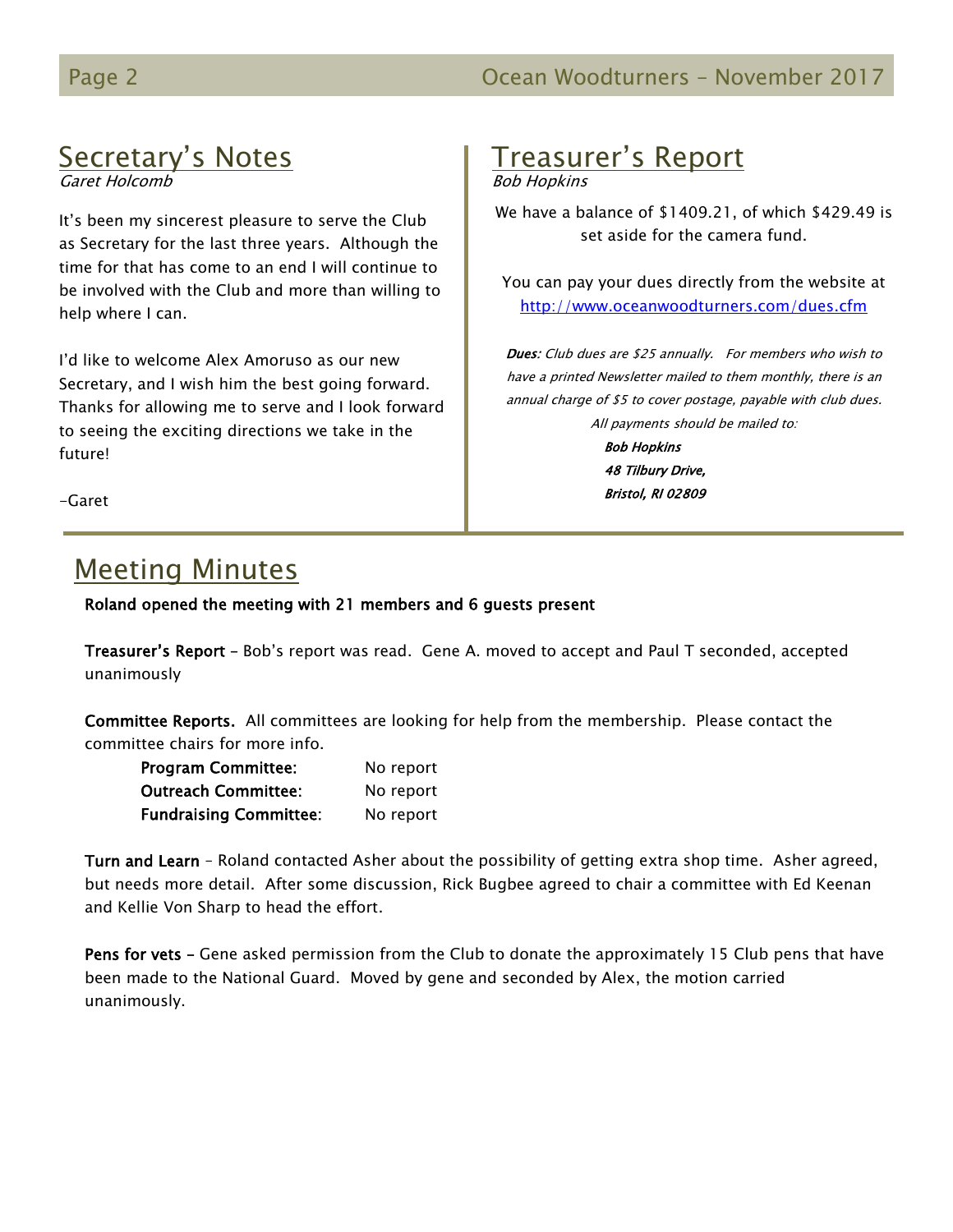# Meeting Minutes (Cont.)

Elections – The group voted on officers for next year. Bob H. moved that the Secretary cast a vote on behalf of the group, the motion carried unanimously. The Secretary voted that the slate be implemented as cast by the nominating committee, and was carried unanimously by the group.

| President:      | Roland Lavoie      |
|-----------------|--------------------|
| Vice President: | Gene Amaral        |
| Secretary:      | Alex Amoruso       |
| Treasurer:      | <b>Bob Hopkins</b> |

Congratulations to the 2018 Club Officers!

# **Ocean Woodturners Auction:**

The donated material auction at the Christmas party was a tremendous success! Thanks to all for coming out and supporting the club. For the silent auction items, the Club raised, \$566, and for the live auction we raised 436, for a total of \$1,002!

Special thanks to Bob and Craig for running the auction, and to Paul Grenier for helping pull it all together.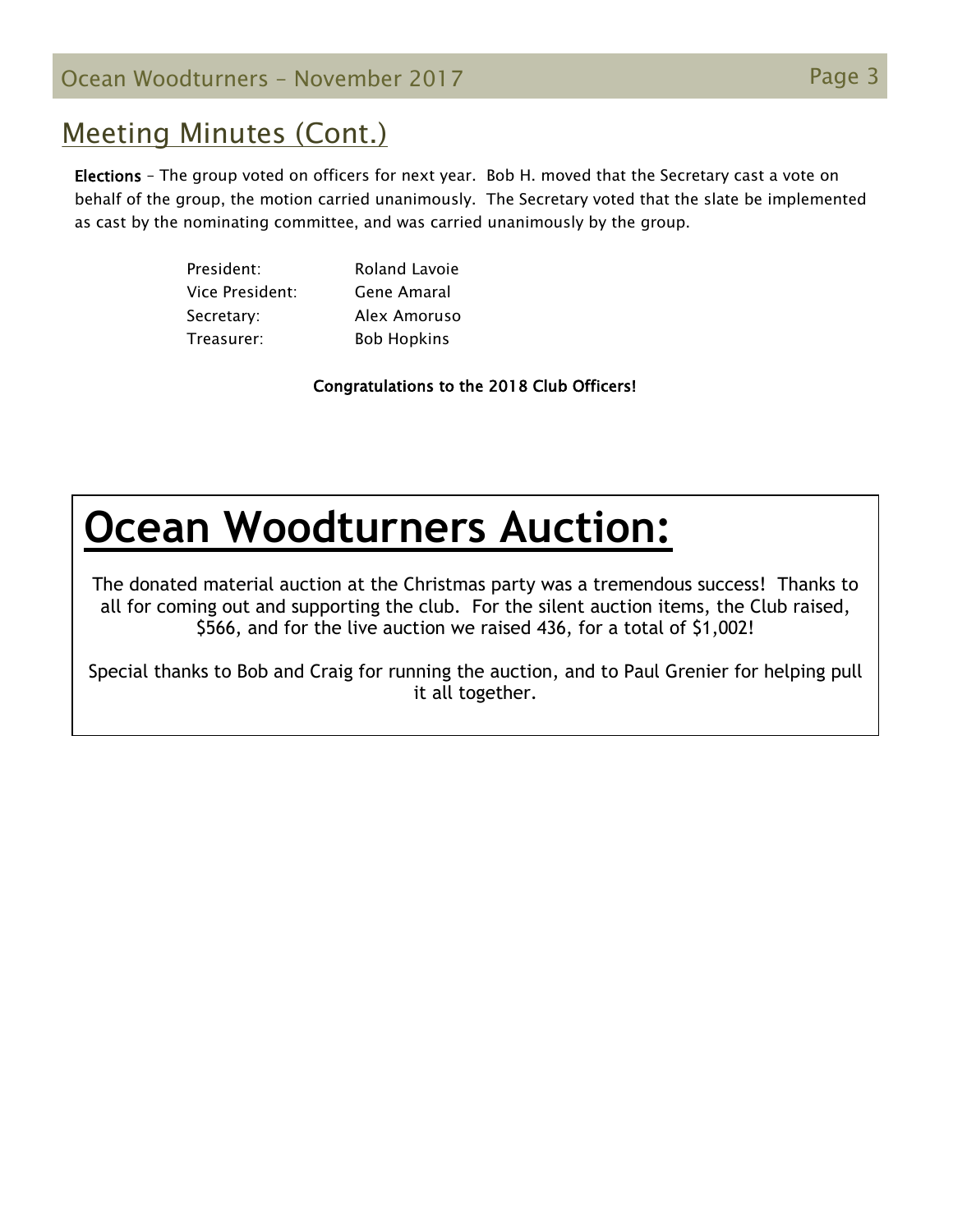# Page 4 Ocean Woodturners – November 2017